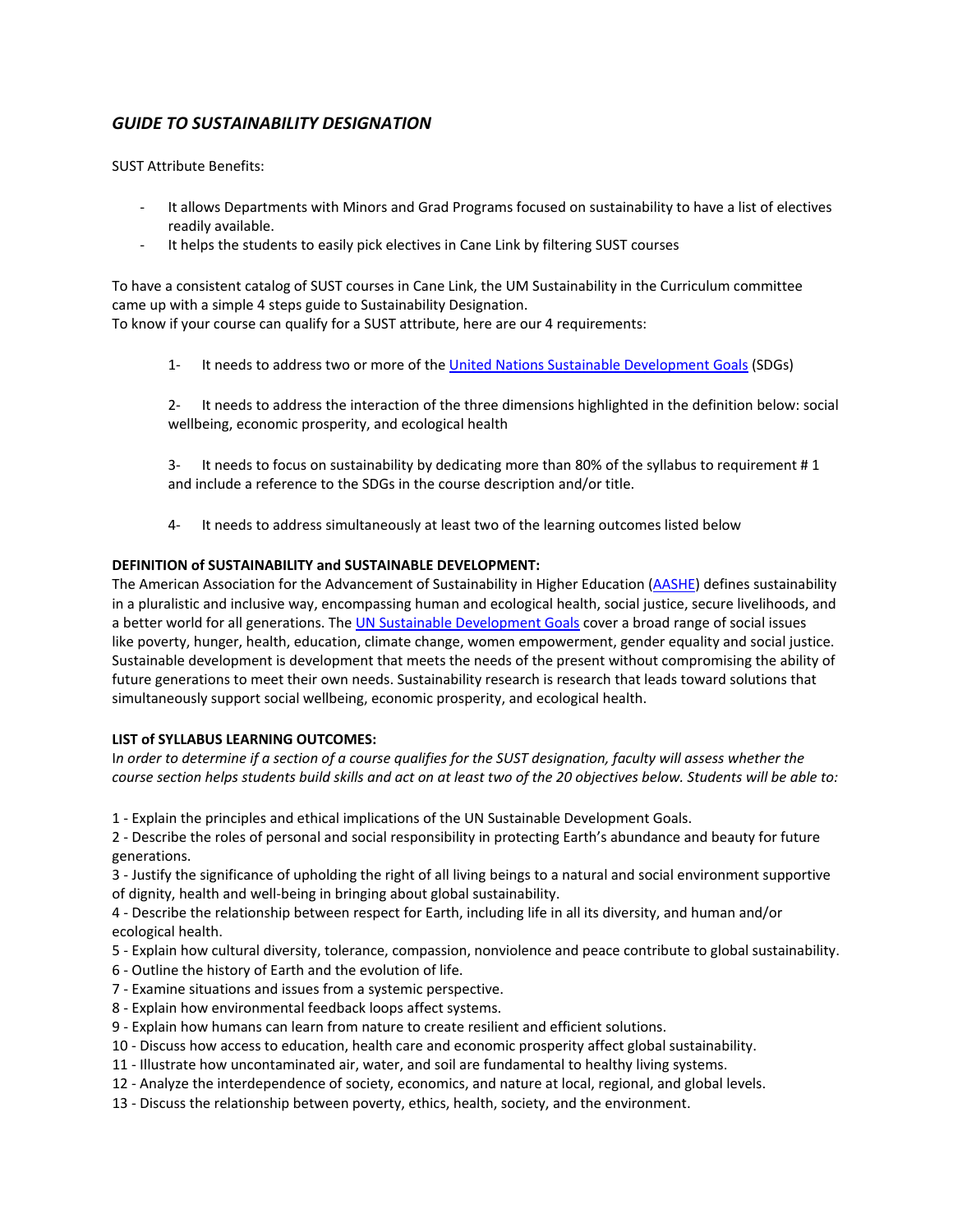14 - Compare and contrast human actions and attitudes toward the community of life and their impact on global well-being.

15 - Evaluate economic activity and institutions by their contribution to society in the larger ecological context. 16 - Diagnose/research the impact of human activities on living systems, with consideration for these systems' limits, complexity, and diversity.

17 - Explain the precautionary principle and identify how it can be employed to prevent unintended impacts on human and/or ecological systems.

18 - Document democratic principles that enhance global sustainability and peace.

19 - Apply knowledge to engage in behavior that fosters ecological sustainability.

20 - Display personal and social responsibility toward achieving global sustainability through service learning/civic engagement.

**If you have questions, or need help with some syllabus examples, visi[t Sustainability in the Curriculum at the U.](https://nam01.safelinks.protection.outlook.com/?url=https%3A%2F%2Fgreenu.miami.edu%2Ftopics%2Fcurriculum%2Ffaculty-resources%2Findex.html%23curri&data=02%7C01%7Cteddyl%40miami.edu%7Ce76784ed7bb94ba63a9c08d6ffd450eb%7C2a144b72f23942d48c0e6f0f17c48e33%7C0%7C0%7C636977684689178776&sdata=b86i1vap5g3aJi37jgkSsMFmNxwTjlhMKyXcjKFdqbM%3D&reserved=0) Teddy Lhoutellier [teddyl@miami.edu](mailto:teddyl@miami.edu) - Office of Sustainability - 305-284-8520 Prof. Imelda Moise [moise@miami.edu](mailto:moise@miami.edu) - Department of Geography and Sustainable Development; Sustainability Certificate Coordinator.**

# **GENERIC Inventory of Sustainability Course Offerings**

\*\*\*\*

Example College asked faculty members representing all of its academic departments to identify sustainability course offerings using the definitions outlined in *G. Standards and Terms*. Following is an excerpt of the completed inventory:

| <b>Title</b>                                 | <b>Department</b>                       | Level     | <b>Description</b>                                                                                                                                                                                                                                                                                                                                                                              |
|----------------------------------------------|-----------------------------------------|-----------|-------------------------------------------------------------------------------------------------------------------------------------------------------------------------------------------------------------------------------------------------------------------------------------------------------------------------------------------------------------------------------------------------|
| Introduction to Sustainability               | <b>Interdisciplinary Studies</b>        | <b>UG</b> | [Description is optional; sustainability<br>focus of the course is apparent from<br>its title.]                                                                                                                                                                                                                                                                                                 |
| Sustainable Development                      | Geography                               | <b>UG</b> | [Description is optional; sustainability<br>focus of the course is apparent from<br>its title.]                                                                                                                                                                                                                                                                                                 |
| <b>Sustainability Science</b>                | <b>Ecology and Evolutionary Biology</b> | lug       | [Description is optional; sustainability<br>focus of the course is apparent from<br>its title.]                                                                                                                                                                                                                                                                                                 |
| <b>Introduction to Environmental Studies</b> | <b>Environmental Studies</b>            | lug       | This course provides an overview of<br>environmental studies as an<br>interdisciplinary academic field<br>centered upon interdependent<br>society - nature relationships. It<br>provides an introduction to the<br>concept of sustainability, critical<br>thinking, the interdependency of<br>social and ecological systems,<br>interdisciplinary approaches, and<br>related social engagement. |
| <b>Systems Thinking and Analysis</b>         | Engineering                             | UG        | Introduction to the systems thinking<br>process, systems of systems, and the<br>fundamental considerations<br>associated with engineering and<br>sustainable development.                                                                                                                                                                                                                       |

#### **Sustainability Focused Courses – GENERIC list**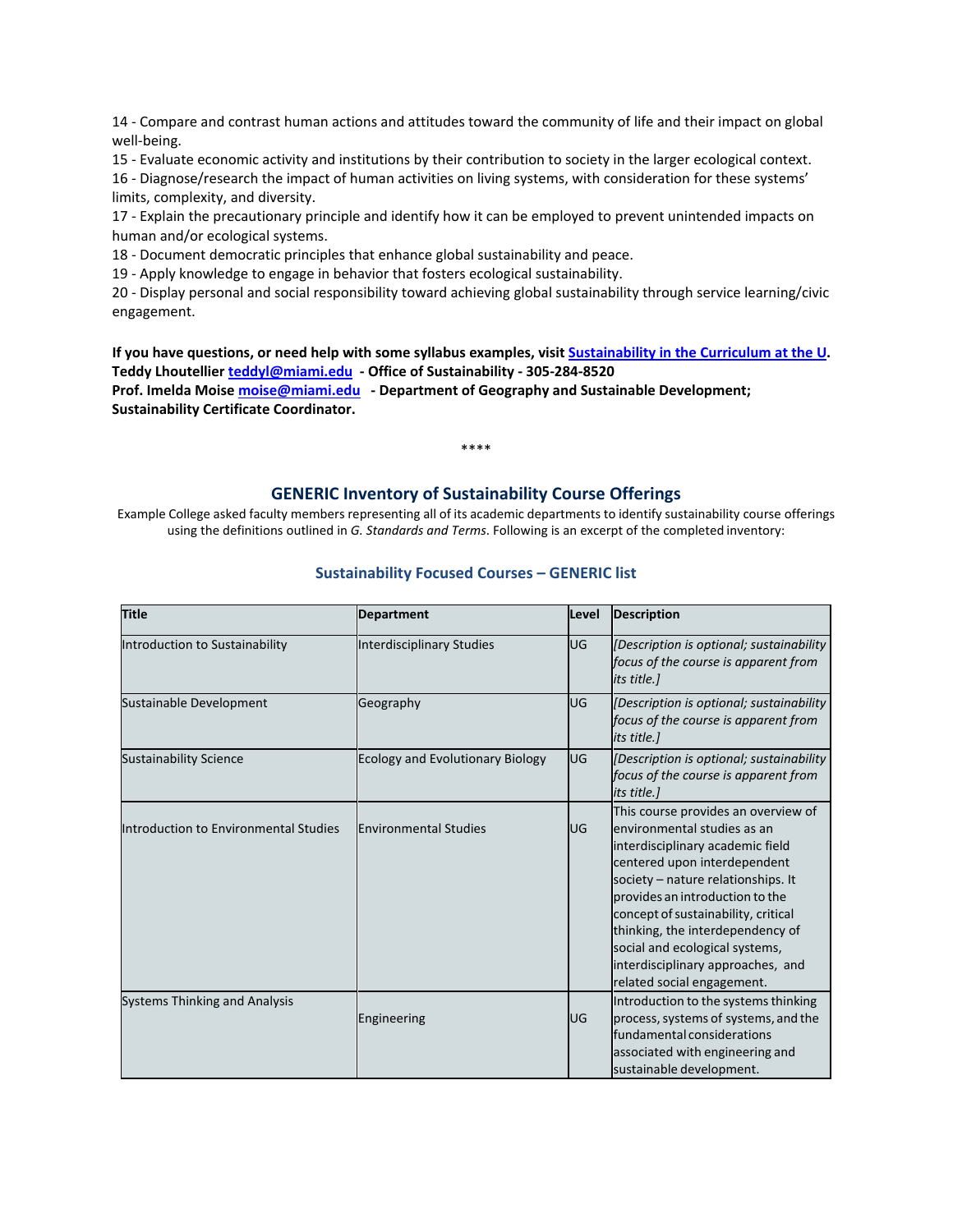| Society and the Environment      | Sociology                        | UG        | This course will enable students to<br>devise their own set of principles for<br>understanding sustainability issues<br>which should be of value in decision-<br>making in their<br>future careers.                                                                                                                                                                                                              |
|----------------------------------|----------------------------------|-----------|------------------------------------------------------------------------------------------------------------------------------------------------------------------------------------------------------------------------------------------------------------------------------------------------------------------------------------------------------------------------------------------------------------------|
| <b>Resilient Societies</b>       | <b>Interdisciplinary Studies</b> | UG        | Provides an overview of the study of<br>social and economic development in<br>the context of ecological limits.<br>Studies pathways and processes that<br>lead to<br>positive adjustment and sustainable<br>societies.                                                                                                                                                                                           |
| <b>Ecological Economics</b>      | Economics                        | UG        | This course studies the role of<br>environmental amenities such as<br>clean air and clear water in economic<br>systems. The course analyzes the<br>problems of market outcomes when<br>such amenities are not priced,<br>examines the challenges associated<br>with estimating economic costs and<br>benefits, and emphasizes the<br>connection between<br>economic understanding and<br>improved public policy. |
| <b>International Development</b> | <b>International Studies</b>     | <b>UG</b> | An interdisciplinary course based on<br>real world problems, direct field<br>experience and current research on<br>the causes of global poverty,<br>environmental<br>degradation, and preventable<br>disease.                                                                                                                                                                                                    |
| <b>Environmental Ethics</b>      | Philosophy                       | UG        | Course examines concepts such as<br>animal rights, the land ethic and<br>environmental justice within the<br>larger<br>context of environmental philosophy.                                                                                                                                                                                                                                                      |
| Corporate Social Responsibility  | <b>Business</b>                  | G         | This course explores how<br>corporations design, manage and<br>measure social strategies to<br>generate business<br>value. Students will learn<br>frameworks, methodologies<br>and tools and use these to develop                                                                                                                                                                                                |
|                                  |                                  |           | CSR strategies for<br>real-world corporations.                                                                                                                                                                                                                                                                                                                                                                   |
| Global Environmental Health      | <b>Public Health</b>             | G         | The public health implications,<br>positive and negative, of society's<br>efforts to mitigate and adapt to<br>climate change will be elaborated,<br>including discussions of ethical,<br>political, economic aspects.                                                                                                                                                                                            |
| <b>Environmental Journalism</b>  | Journalism                       | UG        | In this course, students will learn the<br>gathering and presentation of stories<br>about environmental issues. We will<br>also study the effect of mass media<br>on the environmental movement and<br>public policy debates.                                                                                                                                                                                    |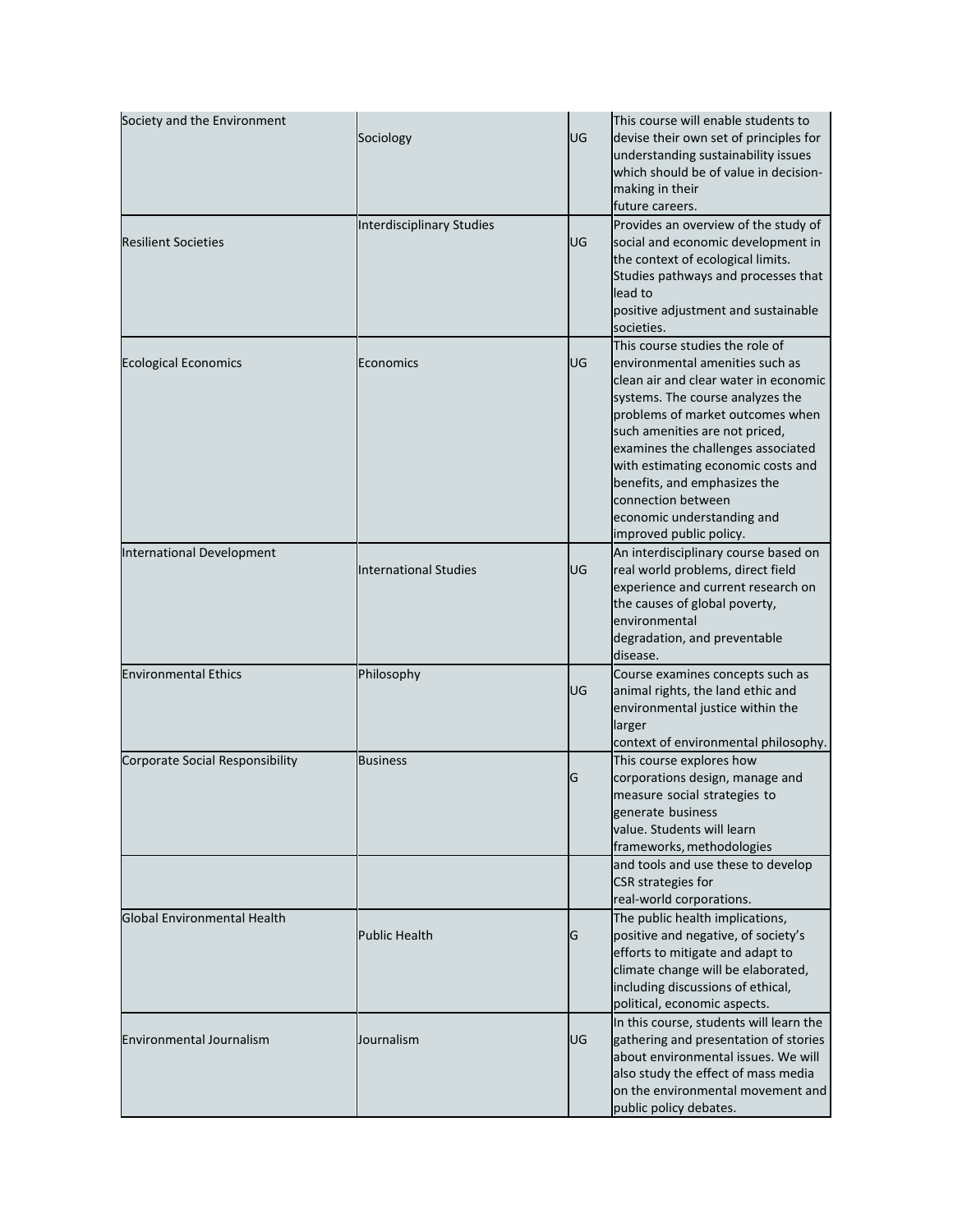| <b>Urban Planning</b>                         | Planning                             | UG | Examination of current urban<br>planning and policy issues and<br>debates, such as normative theories<br>of good urban form, metropolitan<br>organization and governance,<br>economic development and growth<br>management, edge cities, spatial<br>mismatch hypothesis, urban poverty,<br>racial/ethnic inequality, gender and<br>urban structure, sustainability, and<br>the future of cities.                                                   |
|-----------------------------------------------|--------------------------------------|----|----------------------------------------------------------------------------------------------------------------------------------------------------------------------------------------------------------------------------------------------------------------------------------------------------------------------------------------------------------------------------------------------------------------------------------------------------|
| Organic Agriculture                           | Plant, Soil and Agricultural Systems | UG | This course asks students to use<br>critical thinking skills to compare<br>organic and industrial agricultural<br>practices and explore food<br>production issues including<br>antibiotics, herbicides, hormones,<br>GMOs, animal welfare, crop<br>yields, nutrients, and pollution.                                                                                                                                                               |
| National Environmental Policy Act             | <b>Public Policy</b>                 | UG | Learn about the philosophy and<br>practice of ecological theory and<br>policy and discuss contemporary<br>challenges associated with<br>implementation of the National<br>Environmental Policy Act (NEPA).                                                                                                                                                                                                                                         |
| Photovoltaic and Wind Turbine<br>Installation | <b>Electrical and Electronics</b>    | UG | The course will discuss the<br>fundamentals of photovoltaic and<br>wind power generation, installation<br>and maintenance practices.                                                                                                                                                                                                                                                                                                               |
| <b>Conservation Biology</b>                   | <b>Biology</b>                       | G  | The focus of this course is on the<br>science of conservation biology in the<br>context of environmental policy,<br>socioeconomic demands, and<br>environmental ethics. Topics will<br>include population biology,<br>extinction, wildlife management, the<br>role of science in making<br>environmental policy, wetlands<br>conservation, sustainable agriculture<br>and forestry, integrated land-use<br>management, and vegetation<br>analysis. |
| <b>Health Disparities</b>                     | <b>Public Health</b>                 | UG | Students learn the nature of<br>socioeconomic, racial and ethnic<br>disparities in health status, and<br>become familiar with the research<br>literature on disparities in health<br>care.                                                                                                                                                                                                                                                         |
| Infill Development                            | <b>Public Policy</b>                 | G  | This course provides students with a<br>comprehensive understanding of<br>urban infill development, including<br>the economic development thrust of<br>urban infill and the political,<br>environmental and community<br>dimensions of projects.                                                                                                                                                                                                   |
| <b>Integrated Pest Management</b>             | Plant, Soil and Agricultural Systems | UG | Course is designed to provide an<br>overview of IPM in agricultural<br>situations. The course covers the                                                                                                                                                                                                                                                                                                                                           |